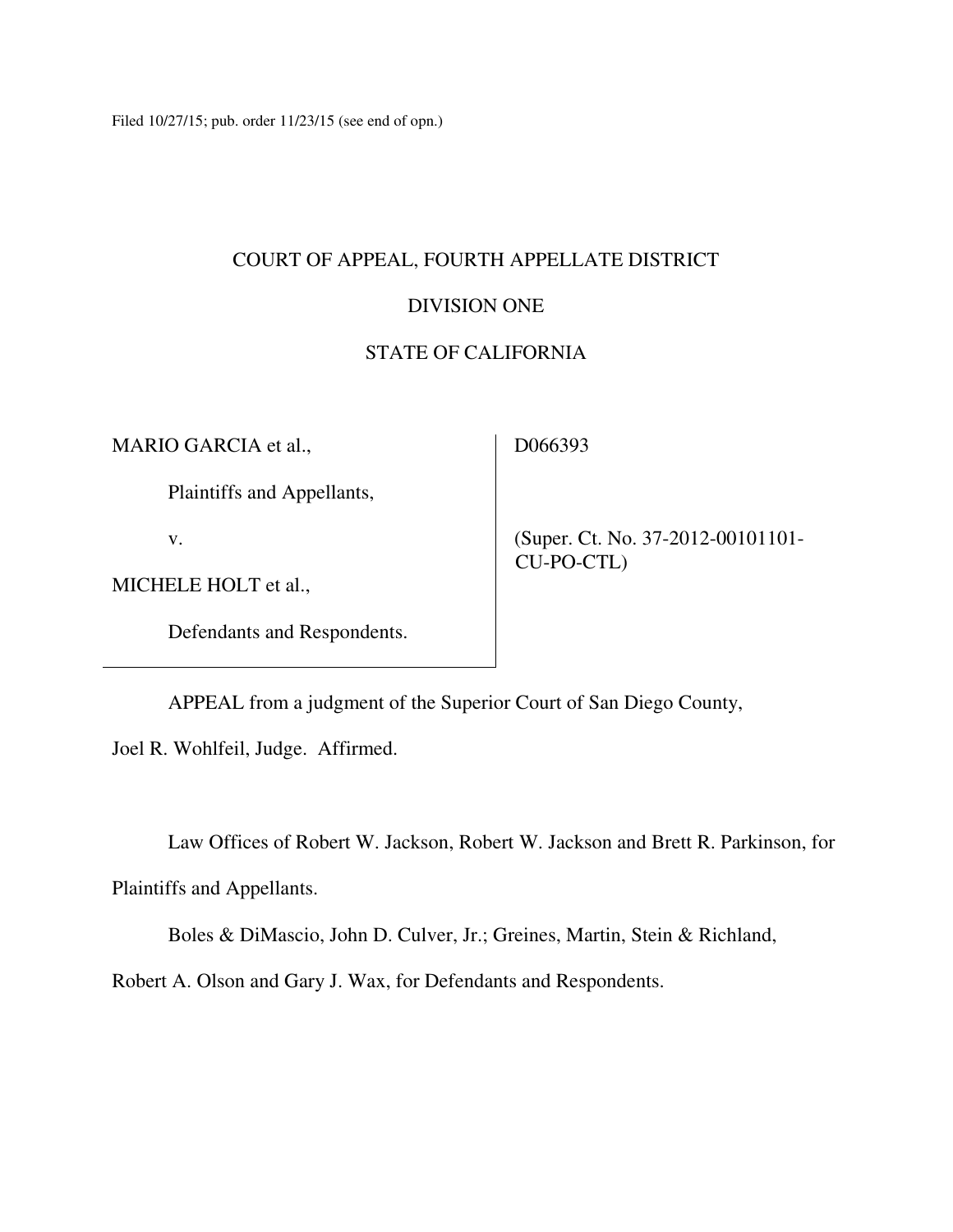In this premises liability action, Mario Garcia (Mario) and Esperanza Torres Garcia<sup>1</sup> appeal a summary judgment in favor of residential landowners, Michele Holt<sup>2</sup> and Niel Mamerto (Niel).<sup>3</sup> The trial court concluded the landowners owed no duty to Mario, a landscaper, who was injured by explosives brought on the property by the Mamertos' tenant without their knowledge. The Garcias contend a month-to-month tenancy provides the landlord the right to enter and inspect the property at periodic intervals without actual notice of a need to inspect. We disagree and affirm the judgment.

## FACTUAL AND PROCEDURAL BACKGROUND

The Mamertos owned residential property located in Escondido, California (the Premises) and leased the Premises to George Jakubec.<sup>4</sup> The original lease was for a oneyear term beginning in October 2005. After one year, the lease became a month-tomonth tenancy and the Mamertos could terminate the lease by giving written notice as provided by law. At some time during the tenancy, Jakubec created homemade explosives and stored explosive devices and materials on the Premises.

 $\overline{a}$ 

4 Mr. Jakubec was erroneously named in the complaint as George "Jakubek."

2

<sup>1</sup> When appropriate, we refer to plaintiffs together as the Garcias.

<sup>2</sup> Michele Holt has changed her name to Michele Mamerto since the complaint was filed.

<sup>3</sup> Mr. Mamerto was erroneously named in the complaint as "Neil" Mamerto. When appropriate, we refer to defendants together as the Mamertos.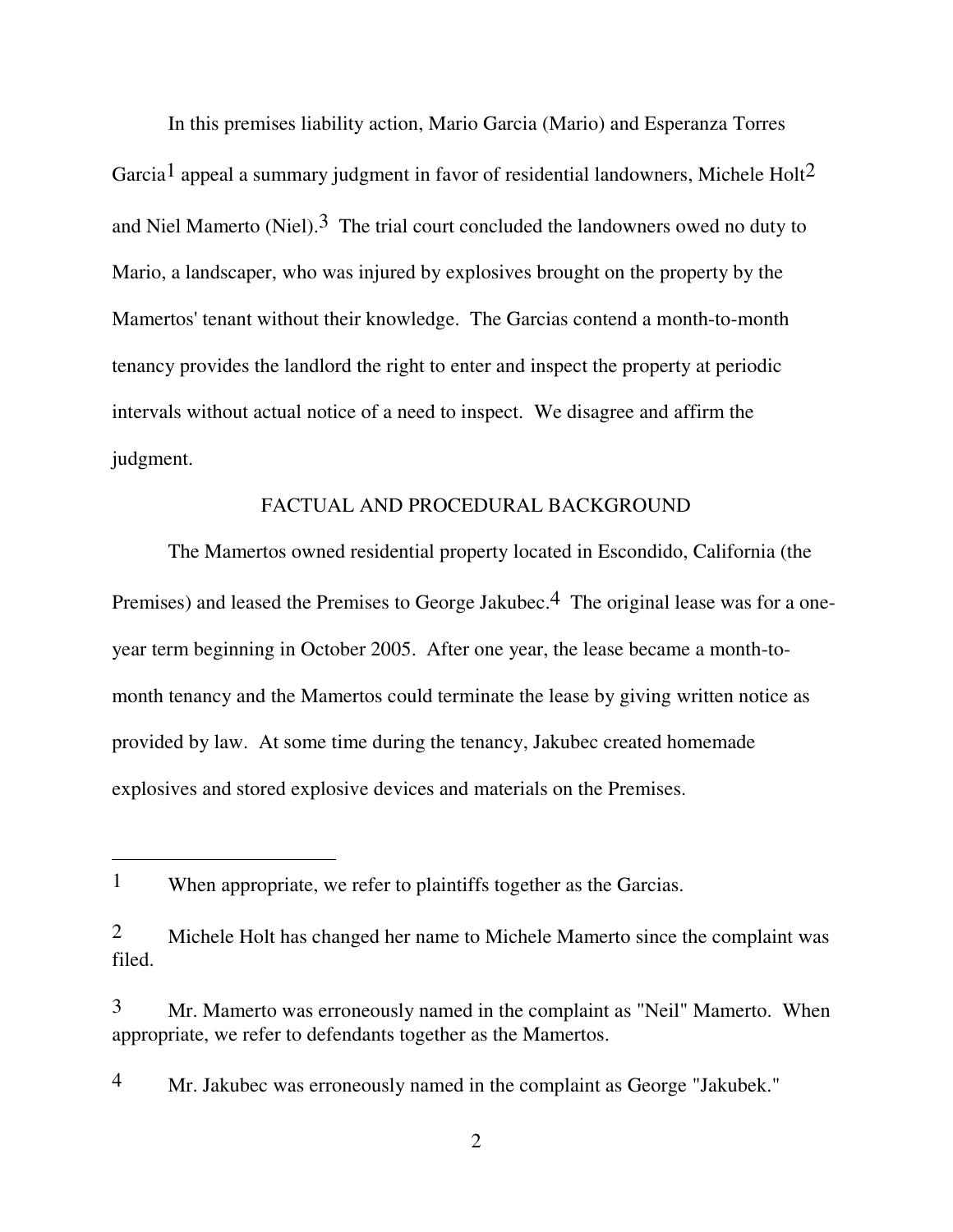The Mamertos hired Mario in 2005 to maintain the landscaping at the Premises. Mario or his employees worked on the Premises at least once every two weeks throughout the approximately five years leading up to the accident and never noticed anything suspicious or dangerous. On November 18, 2010, Mario was injured when he walked over unstable explosive material on the backside of the Premises and the material exploded under him.

The Garcias sued for premises liability alleging the Mamertos were negligent in the maintenance of the Premises by allowing explosive materials to be kept on the Premises.<sup>5</sup> The Mamertos moved for summary judgment arguing they owed no duty to Mario because they had no actual or constructive knowledge of the explosive materials on the Premises, thus there was no foreseeable risk requiring an inspection.

In opposition, the Garcias argued the Mamertos had a duty to exercise reasonable care to inspect the Premises periodically once the lease became a month-to-month tenancy. The Garcias further argued there was a triable issue of material fact as to whether the Mamertos breached that duty.

The trial court granted summary judgment in favor of the Mamertos on the ground the Mamertos owed no duty to the Garcias absent actual knowledge of a dangerous condition on the Premises. The court ruled, "before liability may be thrust on a landlord for a third party's injury due to a dangerous condition on the land, [a plaintiff] must show

 $\overline{a}$ 

<sup>5</sup> Esperanza Garcia also brought a cause of action for loss of consortium. The trial court ruled Esperanza Garcia had no cause of action for loss of consortium because Mario had no cause of action in tort. The Garcias did not address this issue on appeal.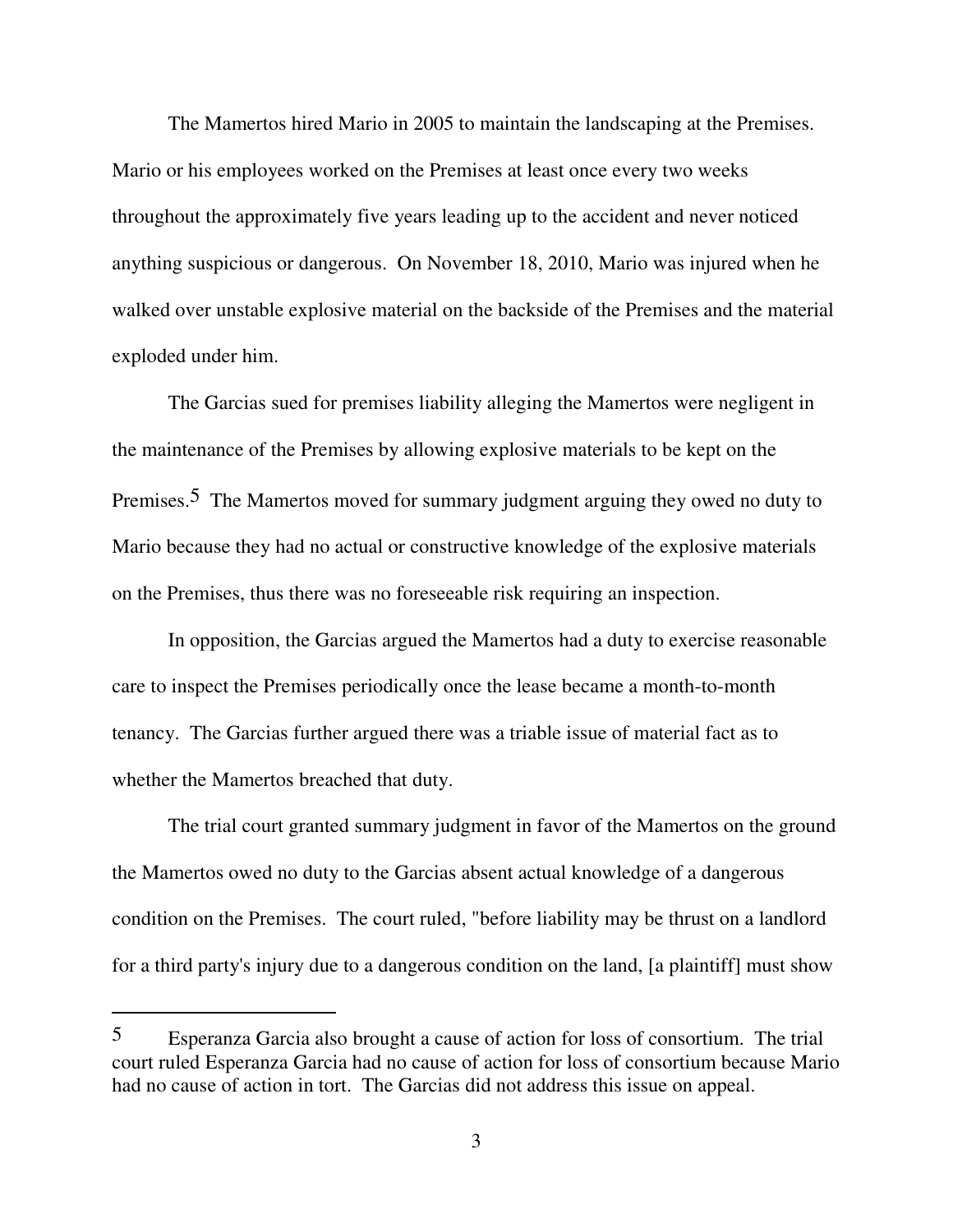that the landlord had actual knowledge of the dangerous condition in question, plus the right and ability to cure the condition." It was undisputed the Mamertos had no actual knowledge of the dangerous condition in this case. We construe the Garcias' notice of appeal as being from the judgment entered October 2, 2014. (Cal. Rules of Court, rule 8.104(d); *Vitkievicz v. Valverde* (2012) 202 Cal.App.4th 1306, 1310, fn.2.)

#### **DISCUSSION**

## I

### *Standard of Review*

A "party moving for summary judgment bears the burden of persuasion that there is no triable issue of material fact and that he is entitled to judgment as a matter of law." (*Aguilar v. Atlantic Richfield Co.* (2001) 25 Cal.4th 826, 850.) A defendant satisfies this burden by showing " 'one or more elements of' the 'cause of action' … 'cannot be established,' or that 'there is a complete defense' " to that cause of action. (*Ibid*.) The standard of review on summary judgment is de novo. (*Rubenstein v. Rubenstein* (2000) 81 Cal.App.4th 1131, 1143.) Thus, we review the trial court's ruling independently, considering all the evidence set forth in the moving and opposing papers except that to which objections have been sustained. (*Smith v. Wells Fargo Bank, N.A.* (2005) 135 Cal.App.4th 1463, 1472.)

#### II

#### *Residential Landlord's Liability to Third Parties*

 Duty is a necessary element of a cause of action for premises liability. (*Salinas v. Martin* (2008) 166 Cal.App.4th 404, 411.) Civil Code section 1714, subdivision (a) sets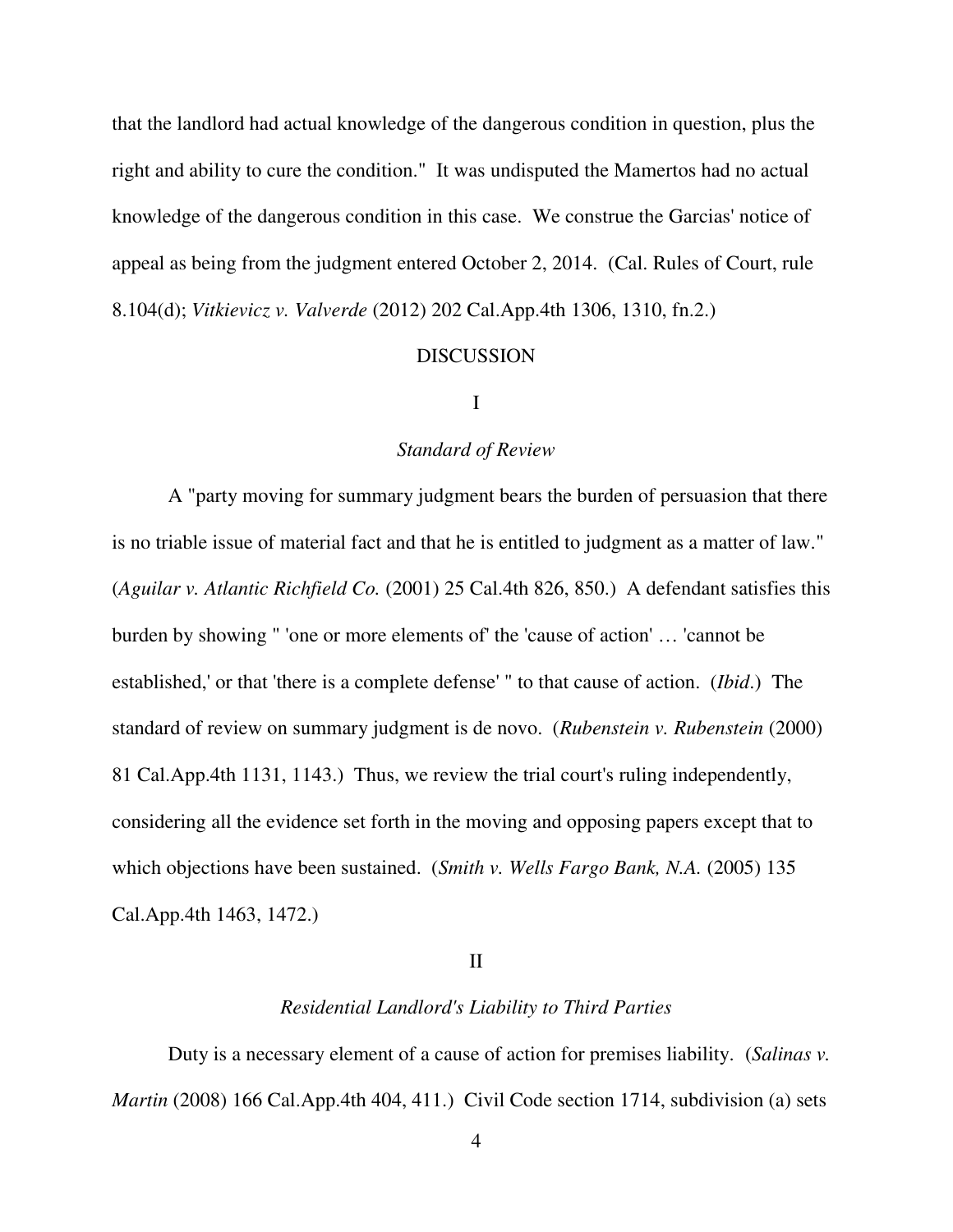forth the duty of a property owner toward others: "Everyone is responsible, not only for the result of his or her willful acts, but also for an injury occasioned to another by his or her want of ordinary care or skill in the management of his or her property or person."

 Public policy precludes landlord liability for a dangerous condition on the premises which came into existence after possession has passed to a tenant. (*Uccello v. Laudenslayer* (1975) 44 Cal.App.3d 504, 510.) This is based on the principle that the landlord has surrendered possession and control of the land to the tenant and has no right even to enter without permission. (*Id.* at p. 511.) It would not be reasonable to hold a lessor liable if the lessor did not have the power, opportunity, and ability to eliminate the dangerous condition. (*Mora v. Baker Commodities* (1989) 210 Cal.App.3d 771, 780.)

 "[W]here a landlord has relinquished control of property to a tenant, a 'bright line' rule has developed to moderate the landlord's duty of care owed to a third party injured on the property as compared with the tenant who enjoys possession and control. ' "Because a landlord has relinquished possessory interest in the land, his or her duty of care to third parties injured on the land is attenuated as compared with the tenant who enjoys possession and control. Thus, before liability may be thrust on a landlord for a third party's injury due to a dangerous condition on the land, the plaintiff must show that the landlord had actual knowledge of the dangerous condition in question, plus the right and ability to cure the condition." [¶] Limiting a landlord's obligation releases it from needing to engage in potentially intrusive oversight of the property, thus permitting the tenant to enjoy its tenancy unmolested.' " (*Salinas v. Martin, supra,* 166 Cal.App.4th at p. 412.)

5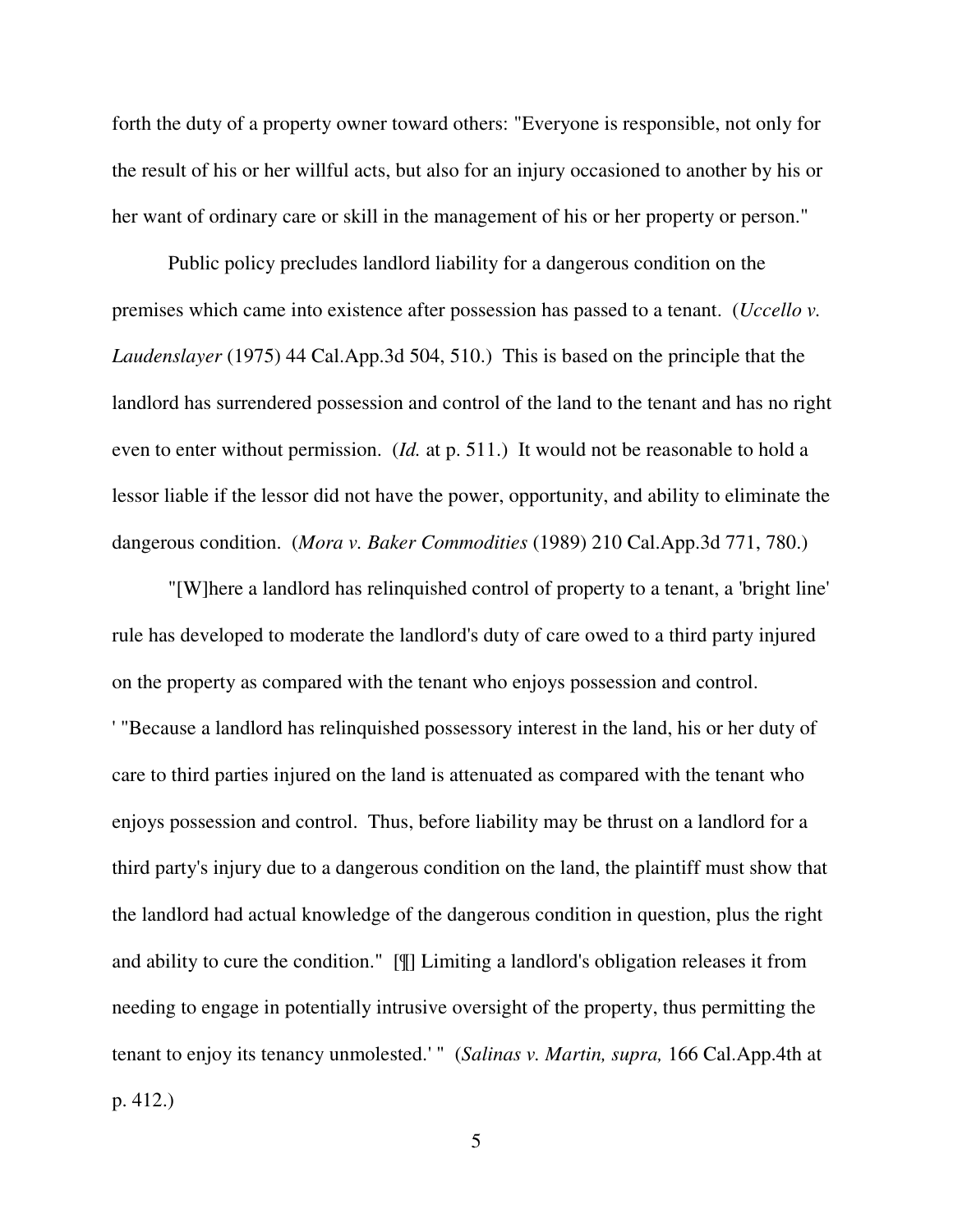The law has developed exceptions to this rule such as where the landlord volunteers to repair a defective condition, where the landlord fails to disclose defects of which he or she has actual knowledge but are unknown and not apparent to the tenant, where there is a nuisance on the property leased for public use at the time the lease is made or renewed, when there is a violation of a safety law, or where the injury occurs in an area where the landlord retains control. (*Uccello v. Laudenslayer*, *supra*, 44 Cal.App.3d at p. 511.) These exceptions do not apply to this private residential property and we conclude there is no reason to depart from the bright line rule.

The Garcias contend when the lease became a month-to-month tenancy it renewed each month and the Mamertos had a right to periodically enter the Premises.6 With the right to enter, the Garcias contend the Mamertos had a corresponding duty to make "reasonable periodic inspections" regardless of actual knowledge of a dangerous condition. The Garcias misconstrue the law. The obligation to inspect arises "only if [the landowner] had some reason to know there was a need for such action." (*Mora v. Baker Commodities, supra*, 210 Cal.App.3d at p. 781.) The month-to-month tenancy may have given the Mamertos the right and the ability to cure a condition by terminating the lease on proper notice, but only if they knew about the condition or had some reason to know inspection was necessary.

 $\overline{a}$ 

<sup>6</sup> The Mamertos contend the continuation of the tenancy on a month-to-month basis was a mere extension of the original lease rather than periodic renewals. Given our conclusion, we need not resolve the nature of how the tenancy continued.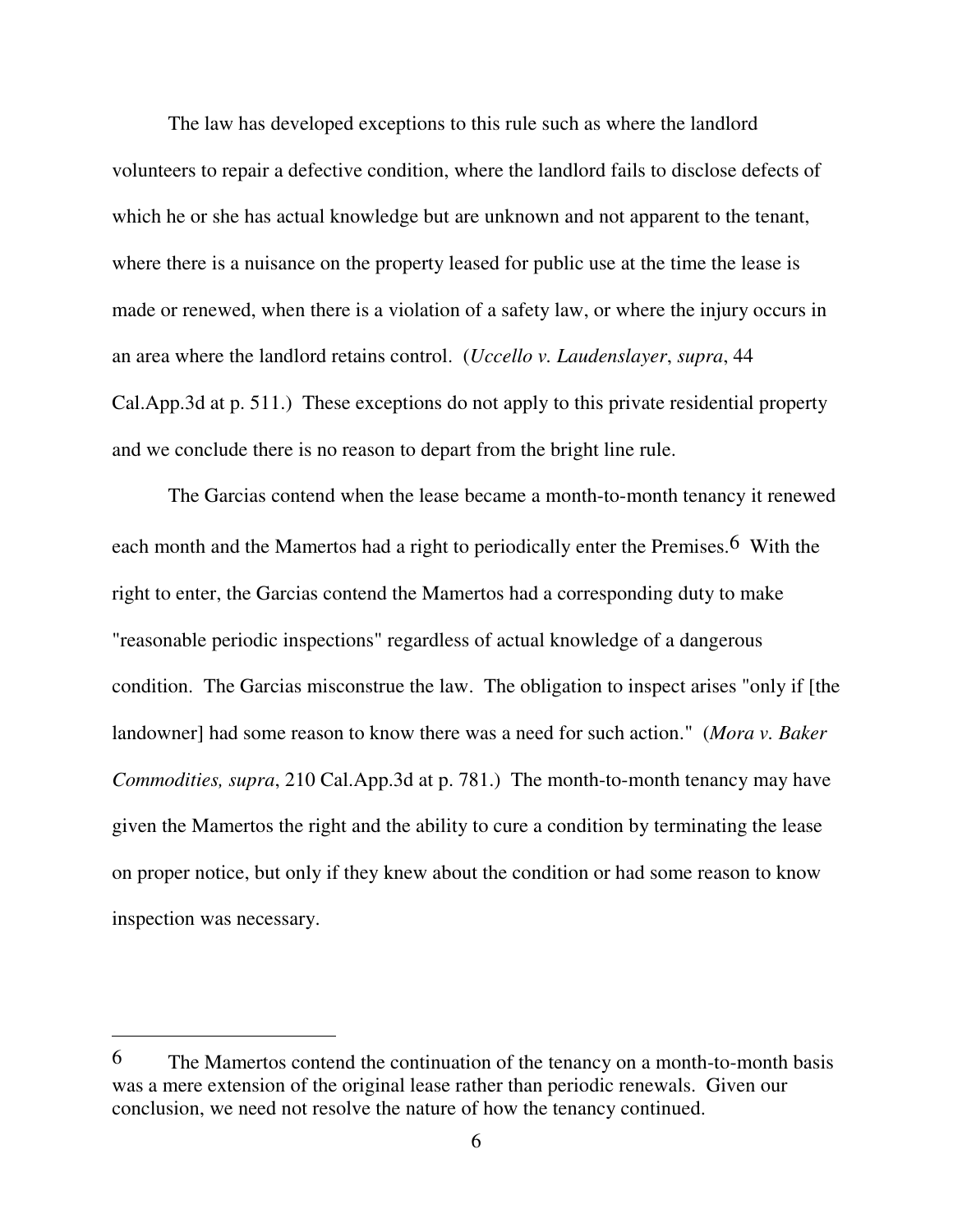It is undisputed the Mamertos did not have actual knowledge of the explosive materials on the Premises and the Garcias presented no evidence giving rise to a triable issue of fact about whether the Mamertos had a reason to know inspection was necessary. Neither Mario nor any of his employees found any indication of a dangerous condition during the five years they provided landscaping services. A repairman entered the Premises to replace the garbage disposal in September 2009 and reported to the Mamertos that everything was fine at the house. Niel also visited the Premises himself on one occasion and did not observe any problems. Niel's experience managing real estate properties and the fact a fence needed to be replaced during the tenancy does not suggest the Mamertos had a reason to know there was a need to inspect the property. Applying the bright line rule, the Mamertos cannot be held liable to the Garcias because the Mamertos had no actual knowledge of the dangerous condition.

### DISPOSITION

The judgment is affirmed. The Mamertos shall recover their costs on appeal.

MCCONNELL, P. J.

WE CONCUR: HUFFMAN, J. NARES, J.